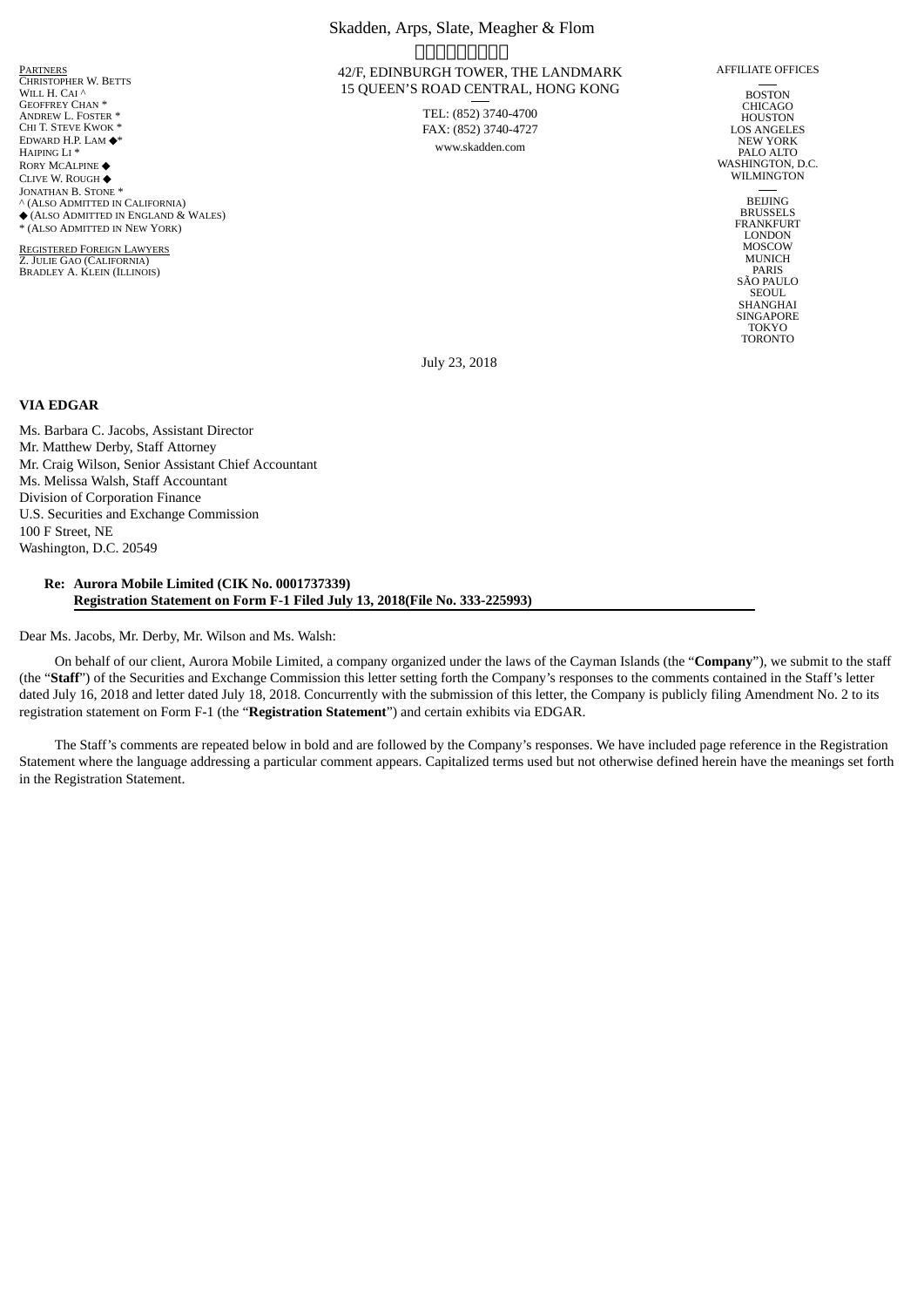U.S. Securities and Exchange Commission July 23, 2018 Page 2

To facilitate your review, we have separately delivered to you today four courtesy copies of the Registration Statement, marked to show changes to the Amendment No. 1 to registration statement filed on July 13, 2018.

The Company plans to request that the Staff declare the effectiveness of the Registration Statement on or about July 25, 2018, and will file the joint acceleration requests in time before the requested effective time. The Company would greatly appreciate the Staff's continued assistance and support in meeting its timetable.

## **Comments in Letter Dated July 16, 2018**

### **General**

1. We note your response to prior comment 17 from our May 17, 2018 letter and your revised disclosure indicating that "ADS holders waive the right to a jury trial of any claim they may have against us or the depositary arising out of or relating to our shares, the ADSs or the deposit agreement, including any claim under the U.S. federal securities laws." Please provide a risk factor regarding the impact of this provision of the deposit agreement on the rights of ADS holders. In addition, address potential enforceability issues. Finally, clarify that by agreeing to the provision, investors will not be deemed to have waived Aurora's or the depositary's compliance with U.S. federal securities laws and the rules **and regulations promulgated thereunder.**

In response to the Staff's comment, the Company has included a risk factor on page 58 of the Registration Statement regarding the impact of the "Jury Trial Waiver" clause in the deposit agreement on the rights of ADS holders, whereby the disclosure addresses potential enforceability issues and clarifies that by agreeing to the "Jury Trial Waiver" provision, ADS holders will not be deemed to have waived the Company's or the depositary's compliance with U.S. federal securities laws and the rules and regulations promulgated thereunder.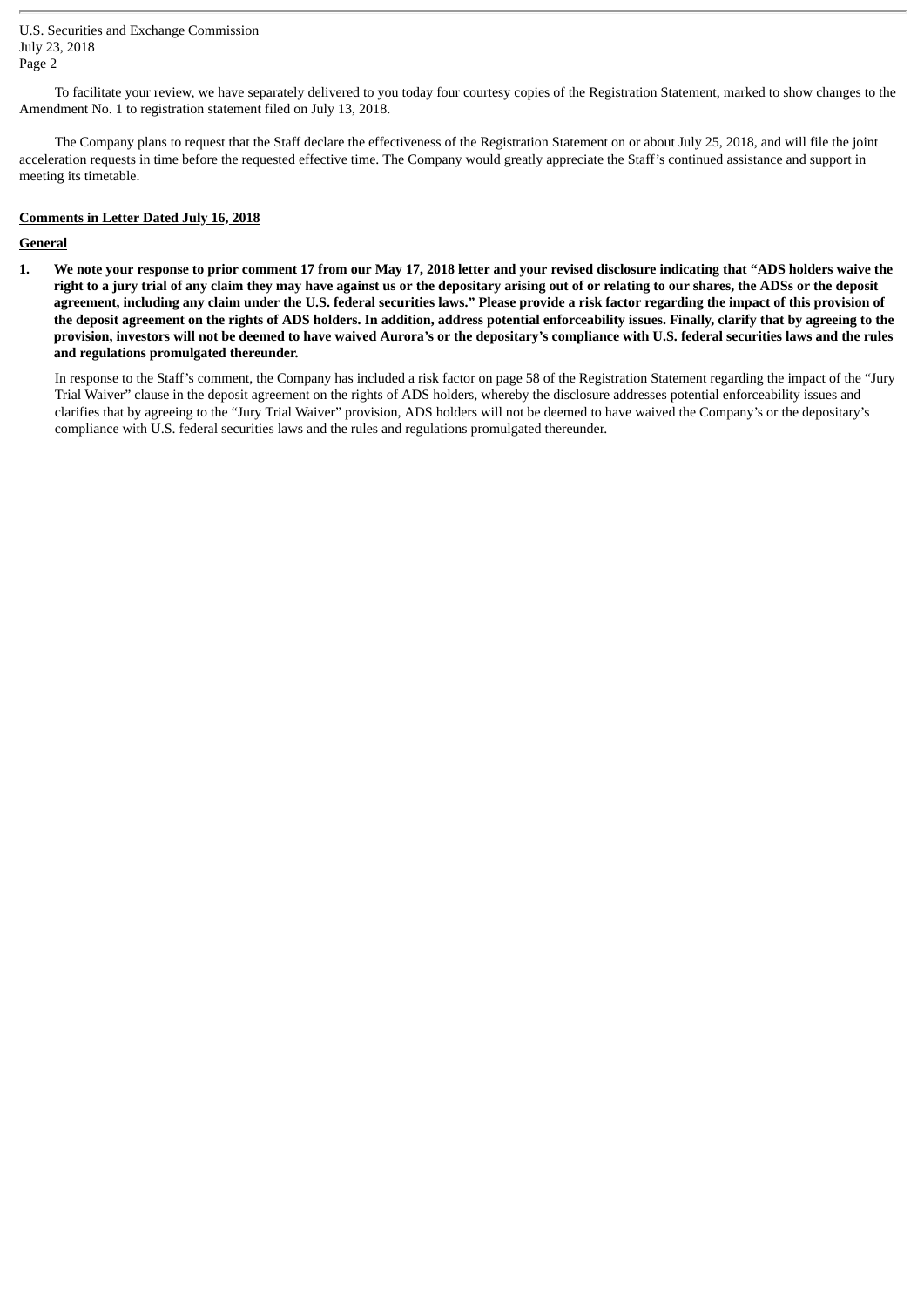## **Comments in Letter Dated July 18, 2018**

## **Recent Developments, page 5**

1. We note that net loss in the three months ended June 30, 2018 includes the effects of a fair value gain on derivative liability. Tell us and revise to disclose the nature and significant terms of this derivative liability and how you are accounting for the derivative and fair value effects. Please ensure that your subsequent events disclosure on page F-41 includes the related financial effects. Refer to ASC 855-10-50-2.

The Company advises the Staff that the convertible notes issued on April 17, 2018 (the "Convertible Notes") contain the following terms:

- (i) if no qualified initial public offering were to occur within two years of the issue date, i.e., April 17, 2018, the outstanding obligation at their principal amount, with an amount representing a total internal rate of return of 8% per annum, under the Convertible Notes would be immediately due and payable ("Contingent Redemption Option"), and
- (ii) if an event of default were to occur, a simple interest of 15% will accrue on the principal, and if the Company fails to deliver and register title to any shares following conversion of any Convertible Note, an interest represents a total internal rate of return of 15 % per annum will accrue on the principal (both "Contingent Interest Feature").

The Company evaluated the embedded conversion features contained in the Convertible Notes in accordance with ASC 815-15 and ASC 815-40 to determine if the conversion options require bifurcation. The Conversion Option of the Convertible Note did not qualify for derivative accounting as the underlying common shares which the Convertible Notes could be converted into were not publicly traded nor could they be readily convertible into cash. Upon the consummation of the initial public offering, while the net settlement criteria is subsequently met, the Conversion Option continues not to qualify for derivative accounting as it meets the scope exception provided for under ASC 815-10-15-74(a).

The Company also evaluated the Contingent Redemption Option and Contingent Interest Feature contained in the Convertible Notes in accordance with ASC 815. Both features qualify for derivative accounting as they are not clearly and closely related to the debt host and will be accounted for as a single compound derivative. On issuance date, the Company recognized a derivative liability of US\$3.2 million, which was subsequently accounted for at fair value with a change in fair value of US\$1.5 million recognized in the consolidated statement of comprehensive loss for the three months ended June 30, 2018.

The Company has revised the respective disclosures beginning on pages F-41 and F-68.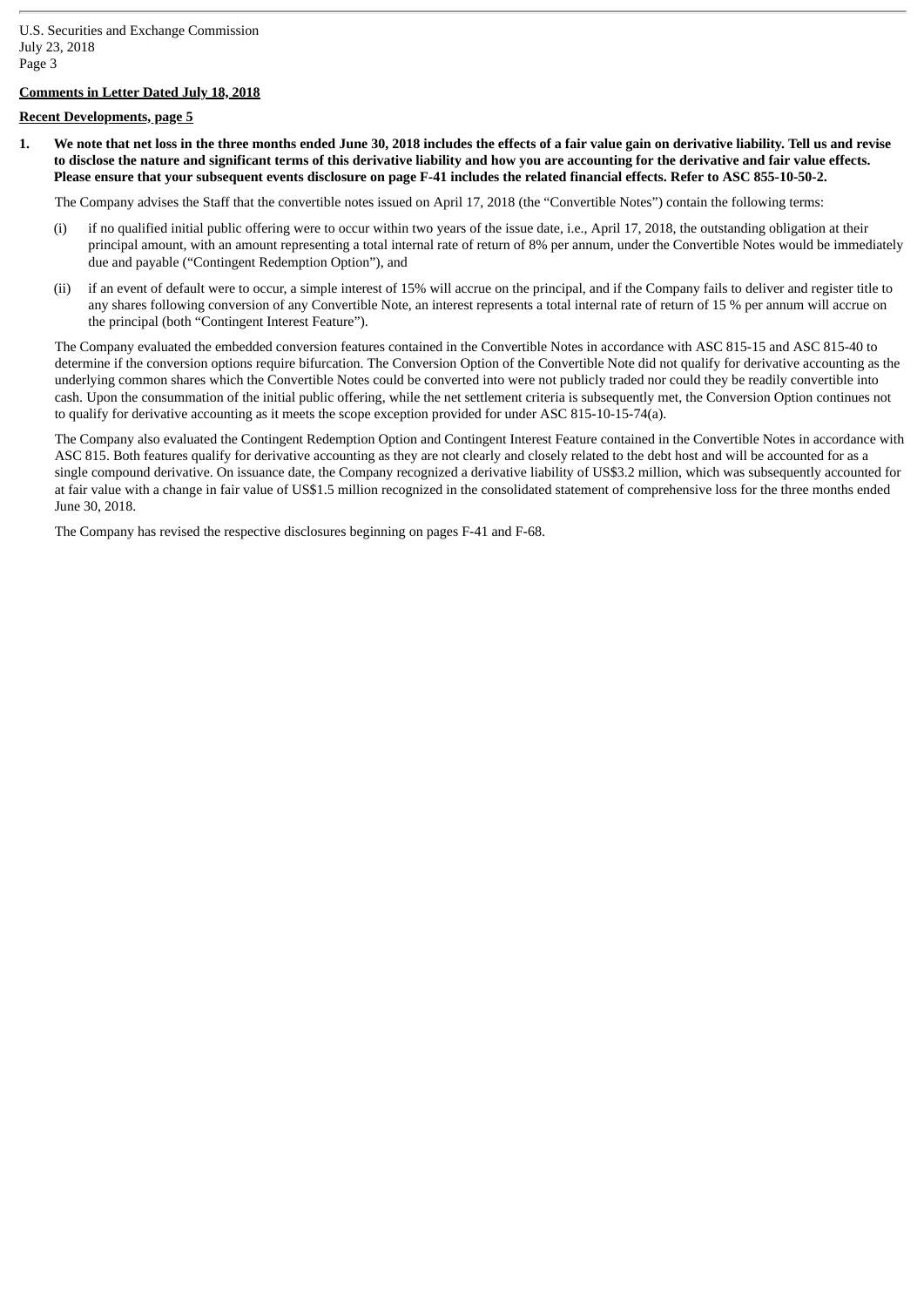U.S. Securities and Exchange Commission July 23, 2018 Page 4

2. Please revise to include reconciliations of the non-GAAP financial measure of EBITDA for the three months ended June 30, 2018 and the three months ended June 30, 2017 to the most directly comparable GAAP financial measures. Refer to Item 10(e)(1)(i)(B) of Regulation S-K.

In response to the Staff's comment, the Company has revised the disclosure on page 6 of the Registration Statement to include reconciliations of the non-GAAP financial measures.

3. Please label the ADS per share data as pro forma information. Revise to clarify how you computed the weighted average number of ADSs used to calculate the net loss per ADS, and disclose the significant assumptions. Provide a reconciliation to the weighted average number of shares used in calculating your basic and diluted historical net loss per common share, including assumptions. See Rules 11-01(a)(8) and 11-02(b)(6) **and (7) of Regulation S-X.**

In response to the Staff's comment, the Company has revised the disclosures on page 15 of the Registration Statement.

### **General**

4. We note that the Form of Deposit Agreement was filed as exhibit 4.3. In light of our comment letter issued July 16, 2018, we are reviewing the **exhibit and may have additional comments.**

The Staff's comment is noted. Please see above the Company's response to comment #1 contained in the Staff's letter dated July 16, 2018.

\* \* \*